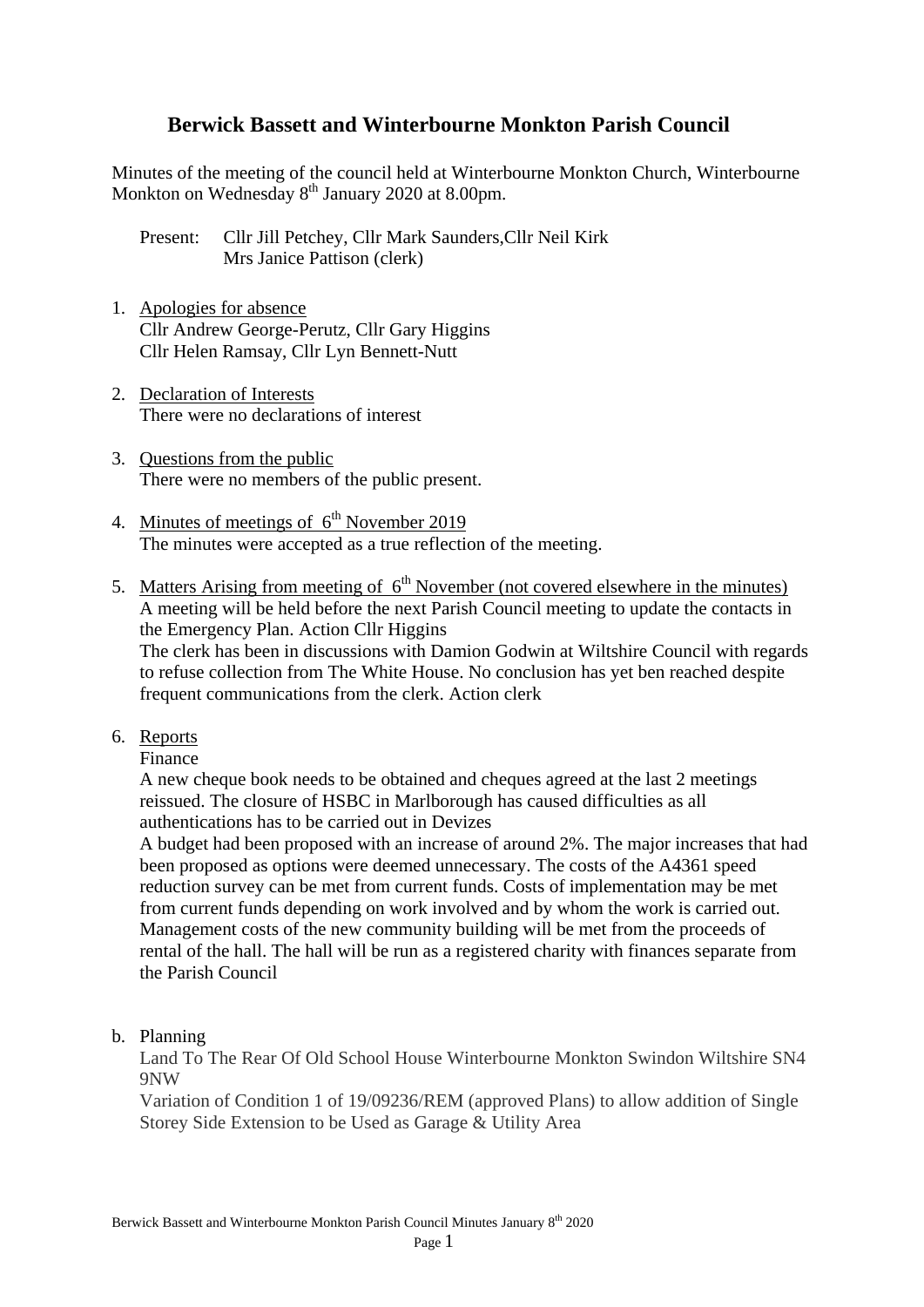The Parish Council objected to the variation on the grounds that it had previously been stated by Wiltshire Council that no extensions would be permitted to the footprint agreed by the 2017 appeal and that it would remove the turning circle and parking bays

3 Manor Farm Cottages Junction With A4361 North West To Manor Farm Winterbourne Monkton SN4 9NW

Two storey side and rear extensions (materials changes only on the already approved application 19/04116/FUL)

Cllr Saunders will consult with neighbours and respond accordingly

c. Rivers

There has been another flood alert on the bourne at the beginning of January. The water had reached the bottom of bridges but not broken banks into the flood plain. The Ground is extremely waterlogged and water table high

d. Footpaths.

There are no reported issues with footpaths – other than the wet ground

e. Roads

The A4361 between Avebury and the Rockley junction was closed for a time at the beginning of December. The works over ran and also caused issues with access. Atkins had previously stated that access would be possible for local residents but quite lengthy delays were experienced including a reported delay of 50 minutes to one resident who needed to return home because of an ill relative. Cllr Bennett-Nutt will write to Atkins to express the concern of the Parish Council at these delays. Action Cllr Bennett-Nutt

f. Broadband There was nothing to report

# Other Reports

- g. Avebury World Heritage Site Cllr Ramsay had attended progress meetings with National Trust
- h. Area Board The next meeting is January 28th
- i. Police

The latest crime report indicated no incidents within our villages

9. Traffic issues on A4361

Atkins has completed the Speed limit review of the A4361 from the County boundary to Beckhampton. The report has been submitted for consideration. Once supported by the Parish Councils, the proposal will be formally advertised. The review partitioned the road into 8 sections – 3 through Avebury, 3 through Broad Hinton and Winterbourne Bassett and 2 through this parish. It proposed reducing the speed to 50mph through most of this parish. The cost of this review will be around £500 The cost estimate for implementation including the advert for traffic order will be approximately. £13,000. This is too expensive for the current financial year of CATG but is proposed to be implemented in the next financial year. Agreement to proceed through CATG is required before the advert can be placed. Parish Council contributions have yet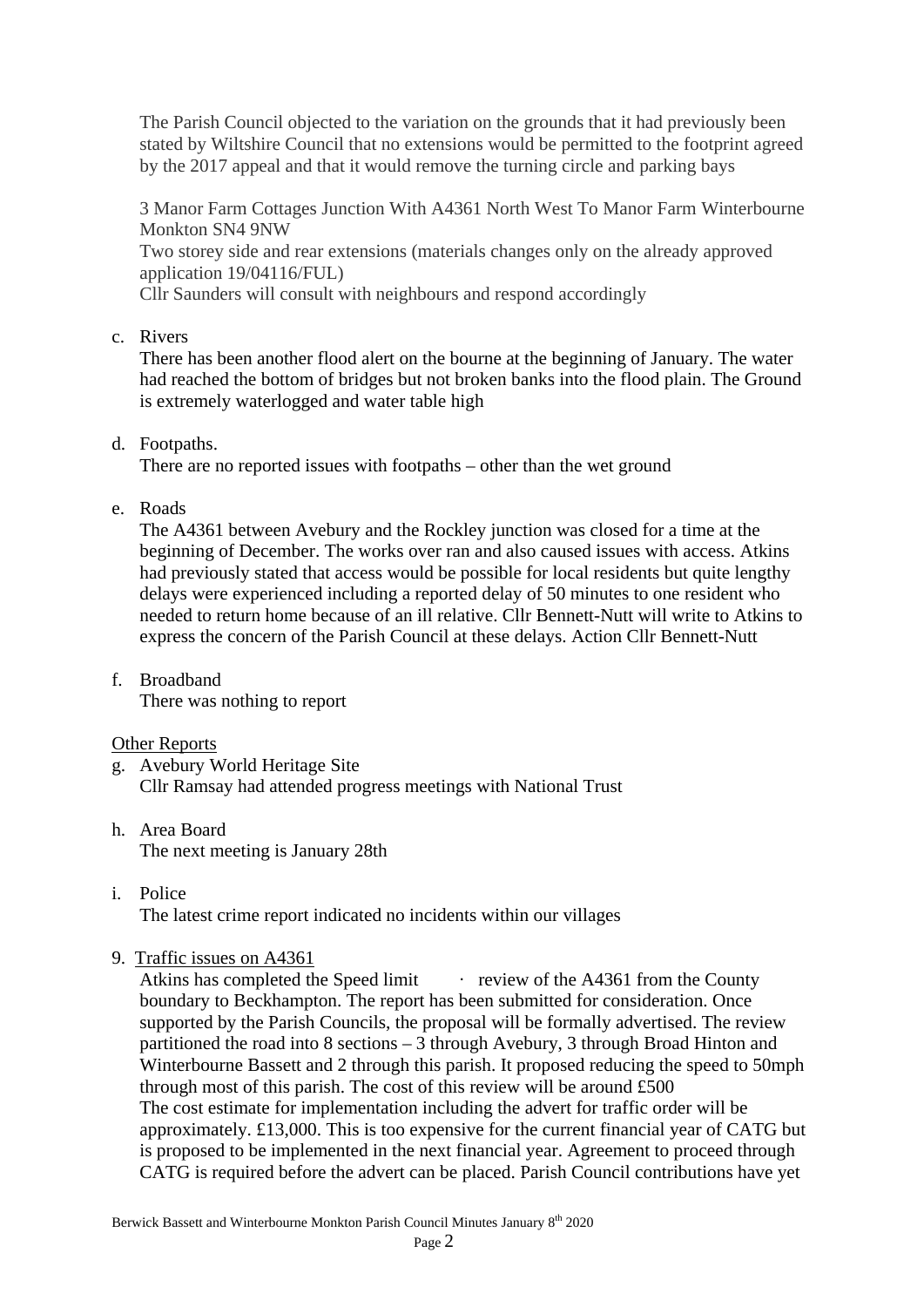to be agreed. It was suggested that there may be means of reducing the costs, particularly the installation of signs. There are sufficient funds in current accounts to pay for the survey when the invoice is received. There will also be sufficient funds to pay for the implementation but using much of the reserves. It was agreed not to include more than the £1,000 parish project amount in next years budget. Letters to be written to Andrew Jacks, CATG to ask when implementation will start and to confirm costs. Action clerk, Cllr George-Perutz

#### 10. Road Naming in Winterbourne Monkton

The road to Chemega is to be renamed Old Dairy Lane. Councillors would like to make it easier for drivers to identify Church Lane by erecting signs. Signs can be obtained by Cllr Saunders and erection by residents. Permission needs to be sought from property owners of the verges at either side of the top of the lane prior to erection. Residents of Church Lane and Manor Farm Cottages will then be advised so that Church Lane may be used on their addressing to more easily identify the part of the village. Action Cllr Petchey to ask landowners

#### 11. Footpath/Cycleway to Avebury

Mike Daniels from Avebury has established a working party to investigate the feasibility of a footpath to the edge of Avebury Parish boundary – metres from the Chemega Rd. This will be a thoroughfare to the new housing development giving pedestrian access to the village. Currently the landowners of the fields between Chemega Rd and Avebury are positive about the path using the set aside land inside the hedge but the National Trust are not. This contradicts policies of the National Trust in encouraging visitors to walk to cycle to Avebury rather than drive. Cllr Ramsay will monitor progress.

# 12. School Lane Footpath Improvements

The footpath between the houses on School Lane Footpath and the Church is deteriorating. The footpath itself is not wide enough for a wheelchair and the edge nearest the field and bourne is deteriorating. The overgrowing hedge on the other side makes the path very narrow. This is an 'urban' footpath linking the 2 main sections of the village. Wiltshire Council will be contacted to find out if there would be assistance to repair and widen the path. This Parish Council may be able to use monies from the new development to help towards the costs. Action Cllr Petchey to investigate

# 13. Community Building

Cllr Saunders will be the co-ordinator of the Community Building. He has formed a committee of 4 residents, including a treasurer and a lettings manager. There is an amount of  $£20,000$  for installation of efficient energy in the building There is currently a delay of about a month in the development due to the execution of an archaeological survey. Actual construction will start in March. Cllr Saunders may ask the site manager to a Parish Council Meeting

# 14. Confirmation of items for press release

There was no announcement

#### 13. Date of Next Meeting

The next meeting will take place on Wednesday  $4<sup>th</sup>$  March 2020 at 7.30pm at St Mary's Church, Winterbourne Monkton.